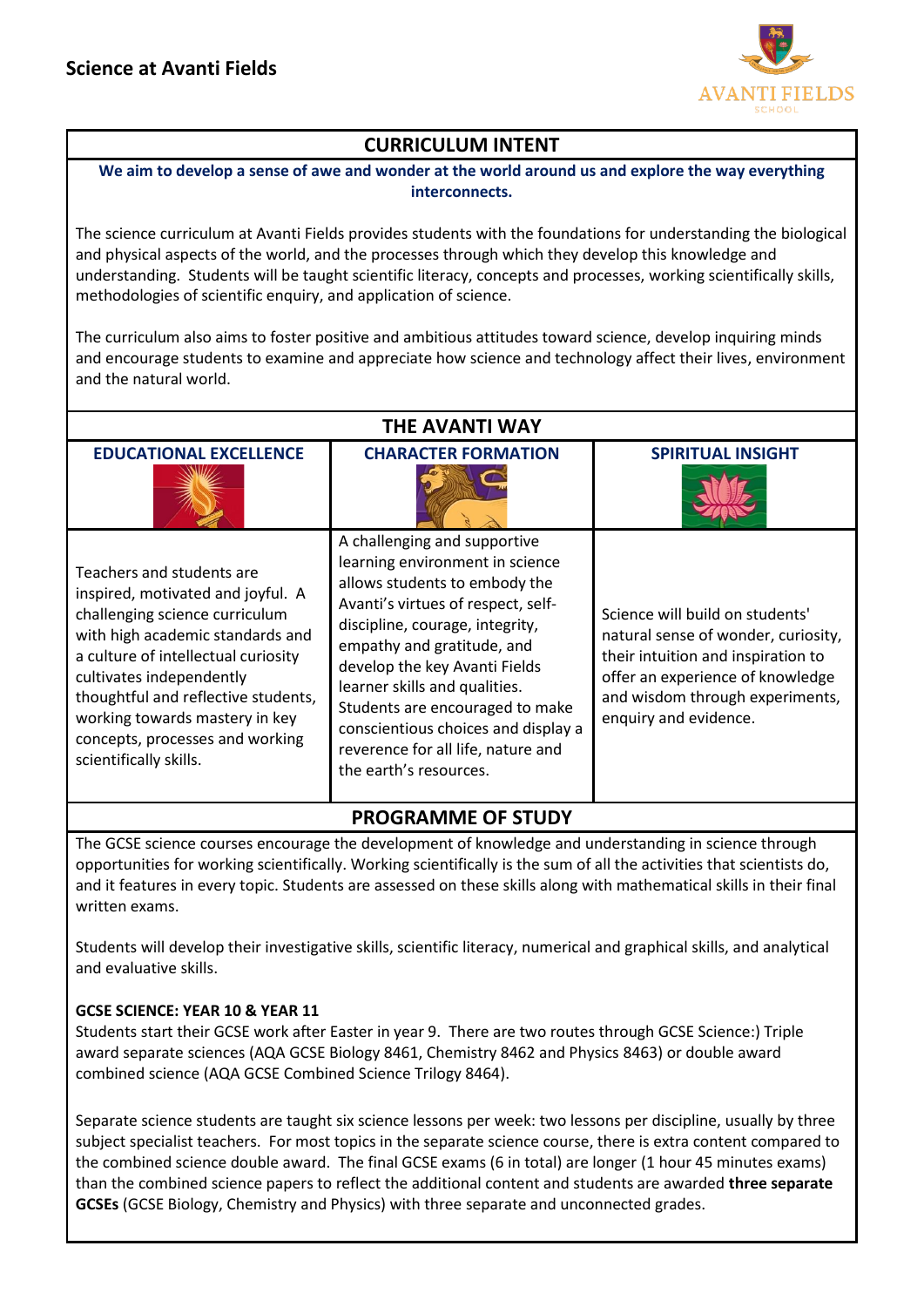

Combined science students are taught five lessons per week. Students are taught short topics that cover all three disciplines of science: Biology, Chemistry and Physics. The final GCSE exams (6 in total) are shorter (1 hour 15 minutes exams) than the separate science papers and students are awarded **two GCSEs**.

| <b>TOPICS AND REQUIRED PRACTICALS</b>         |                                                             |                                         |                                                                                                         |                                                                   |                                                                   |  |  |
|-----------------------------------------------|-------------------------------------------------------------|-----------------------------------------|---------------------------------------------------------------------------------------------------------|-------------------------------------------------------------------|-------------------------------------------------------------------|--|--|
| <b>BIOLOGY</b>                                | <b>CHEMISTRY</b>                                            | <b>PHYSICS</b>                          | <b>REQUIRED PRACTICALS FOR SCIENCE</b><br>[All additional RPs in bold are for separate science<br>ONLY] |                                                                   |                                                                   |  |  |
|                                               |                                                             |                                         | <b>BIOLOGY RP</b>                                                                                       | <b>CHEMISTRY RP</b>                                               | <b>PHYSICS RP</b>                                                 |  |  |
| <b>B1 Cell biology</b>                        | C1 Atomic<br>structure and<br>the periodic<br>table         | P1 Energy                               | <b>B1: Microscopy</b><br><b>B1: Osmosis</b>                                                             |                                                                   | P1: Specific<br>heat capacity<br><b>P1: Thermal</b><br>insulation |  |  |
| <b>B2 Organisation</b>                        | C2 Bonding,<br>structure and<br>the properties<br>of matter | P2 Electricity                          | <b>B2: Food tests</b><br><b>B2: Enzymes</b>                                                             |                                                                   | P2: Resistance<br>$P2: I-V$<br>characteristics                    |  |  |
| <b>B3 Infection and</b><br>response           | C3 Quantitative<br>chemistry                                | P3 Particle model<br>of matter          | <b>B3: Microbiology</b>                                                                                 |                                                                   | P3: Density                                                       |  |  |
| <b>B4</b><br>Bioenergetics                    | C4 Chemical<br>changes                                      | P4 Atomic<br>structure                  | B4: Photosynthesis                                                                                      | C4: Making salts<br>C4: Electrolysis<br><b>C4: Neutralisation</b> |                                                                   |  |  |
| <b>B5 Homeostasis</b><br>and response         | C5 Energy<br>Changes<br>C6 Rate of<br>reaction              | <b>P5 Forces</b>                        | <b>B5: Reaction time</b><br><b>B5: Germination</b>                                                      | C5: Temperature<br>change<br>C6: Rates of reaction                | P5: Forces and<br>extension<br>P5:<br>Acceleration                |  |  |
| B6 Inheritance,<br>variation and<br>evolution | C7 Organic<br>chemistry                                     | P6 Waves                                |                                                                                                         |                                                                   | P6: Waves<br>P6: Radiation<br>and<br>absorption<br>P6: Light      |  |  |
| <b>B7 Ecology</b>                             | C8 Chemical<br>analysis                                     | P7 Magnetism<br>and<br>electromagnetism | B7: Field<br>investigations<br><b>B7: Decay</b>                                                         | C8: Chromatography<br>C8: Identifying ions                        |                                                                   |  |  |
|                                               | C9 Chemistry of<br>the atmosphere                           | P8 Space physics                        |                                                                                                         |                                                                   |                                                                   |  |  |
|                                               | C10 Using<br>resources                                      |                                         |                                                                                                         | C10: Water<br>purification                                        |                                                                   |  |  |

# **ASSESSMENT AND FEEDBACK**

Students are assessed regularly in science through a combination of formative and summative assessments. Students receive timely written and verbal feedback after each assessment, following the whole school 'Strengths, Improvements, and Actions' (SIA) policy. Dedicated Improvement and Reflection Time (DIRT) is built into lessons, post assessments to allow students to reflect and act upon the feedback and complete an improvement and/or challenge tasks to improve and make further progress in their knowledge, skills and understanding.

**FORMATIVE ASSESSMENT:** For each topic at KS4, one **key concept** and one **working scientifically skill** or **required practical skills** are assessed through short structured written exam style assessments. Working scientifically and numeracy are extremely important skill areas that will be assessed in the final exams, and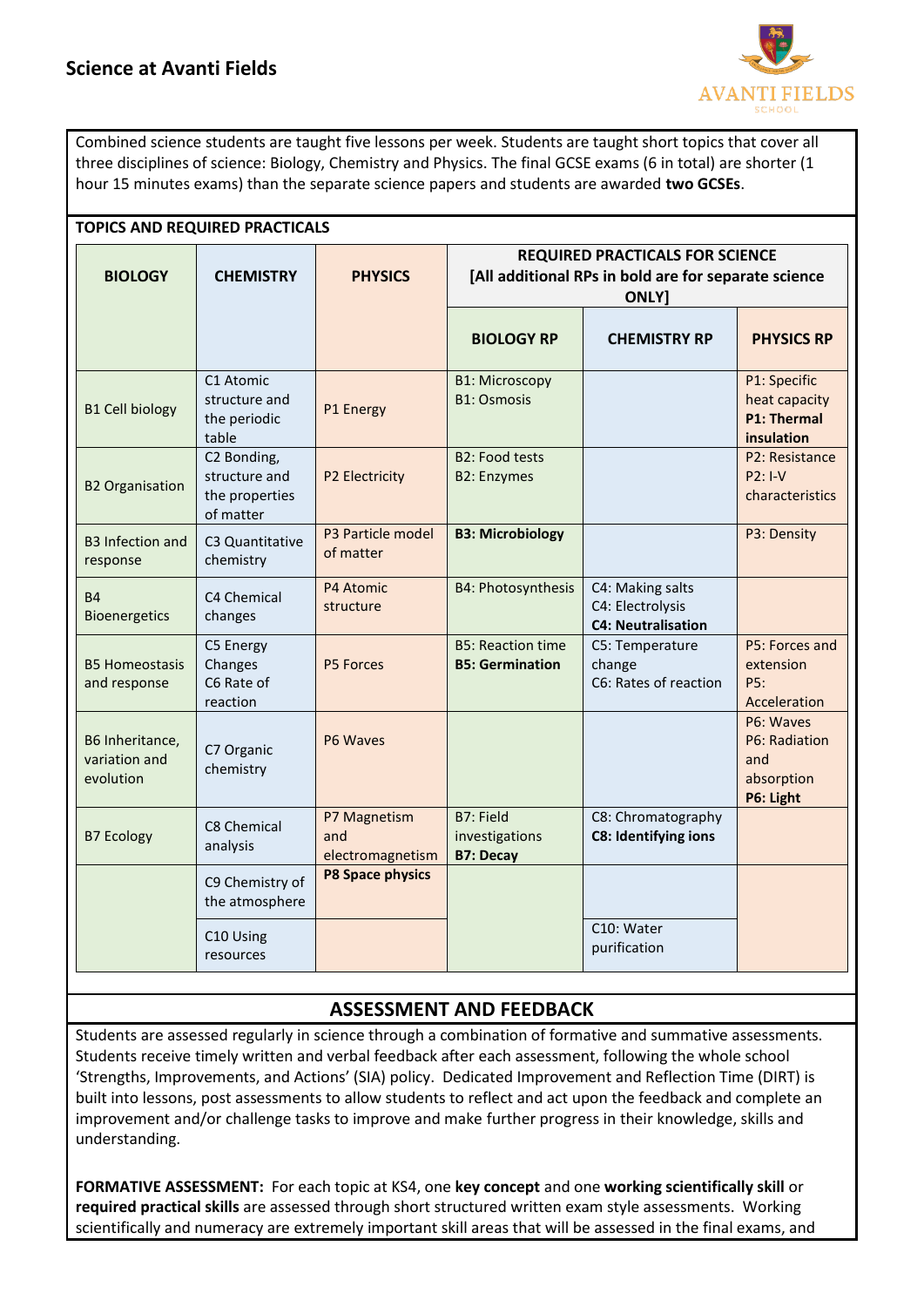

therefore it is important that students attend all lessons and participate fully in practical experiments. We expect all students to make every effort to catch up with missed work in their own time and take advantage of the lunchtime study support system on offer.

**SUMMATIVE ASSEMENT:** There are two summative assessments (mocks) per year at KS4. These are cumulative in nature and the purpose is to confirm the track point of the student and to promote longer term recall by testing earlier topics and to meet the demands of a linear course.

## **EXAM BOARD AND AQA USEFUL WEBSITES**

**EXAM BOARD:** AQA

**SPECIFICATION:** SEPARATE SCIENCES 8461 (Biology) 8462 (Chemistry) 8463 (Physics) **SPECIFICATION:** COMBINED SCIENCE 8464 (Trilogy)

The AQA website has past papers, mark schemes and the specification all free to download. **Separate science triple award:**

<https://www.aqa.org.uk/subjects/science/gcse/biology-8461> <https://www.aqa.org.uk/subjects/science/gcse/chemistry-8462> <https://www.aqa.org.uk/subjects/science/gcse/physics-8463>

### **Combined science double award:**

<https://www.aqa.org.uk/subjects/science/gcse/combined-science-trilogy-8464>

# **SUPPORT AND GUIDANCE**

**1.** Use the science revision guide and workbook: **OXFORD REVISE: AQA GCSE** to **learn** the key facts on the knowledge organisers: READ – COVER – WRITE method  $\rightarrow$  MASTER THE MINIMUM.

**2. Apply** your understanding to **exam questions**: Use the **OXFORD REVISE: AQA GCSE WORKBOOKS** to practise questions. Re-do assessment questions and questions completed in class to improve your responses.

**3. Test yourself** regularly on the key facts, equations, and units: use **FLASHCARDS.** An effective use of flashcards to prompt and recall learning using spaced practice is the **Leitner system**.

**4.** Use **Doddle**: Log onto **[www.doddlelearn.co.uk](http://www.doddlelearn.co.uk/)** .

Use the 'browse' tab to view powerpoints, homework, revision lessons and interactive resources for every aspect of KS4 Science.

- INSTITUTION: Avanti Fields School
- USERNAME: FirstnameSurname18 (e.g. JoeBloggs18) (**Y7:21; Y8: 20; Y9: 19; Y10: 18)**
- PASSWORD: avanti

**5.** Log onto **Google Classroom** regularly to access homework, additional resources to support you with your learning.

**6.** Log onto **Collins Connect:** <https://connect.collins.co.uk/school/defaultlogin.aspx> to access the full Biology, Chemistry and Physics textbooks and complete questions.

#### **LEITNER SYSTEM**